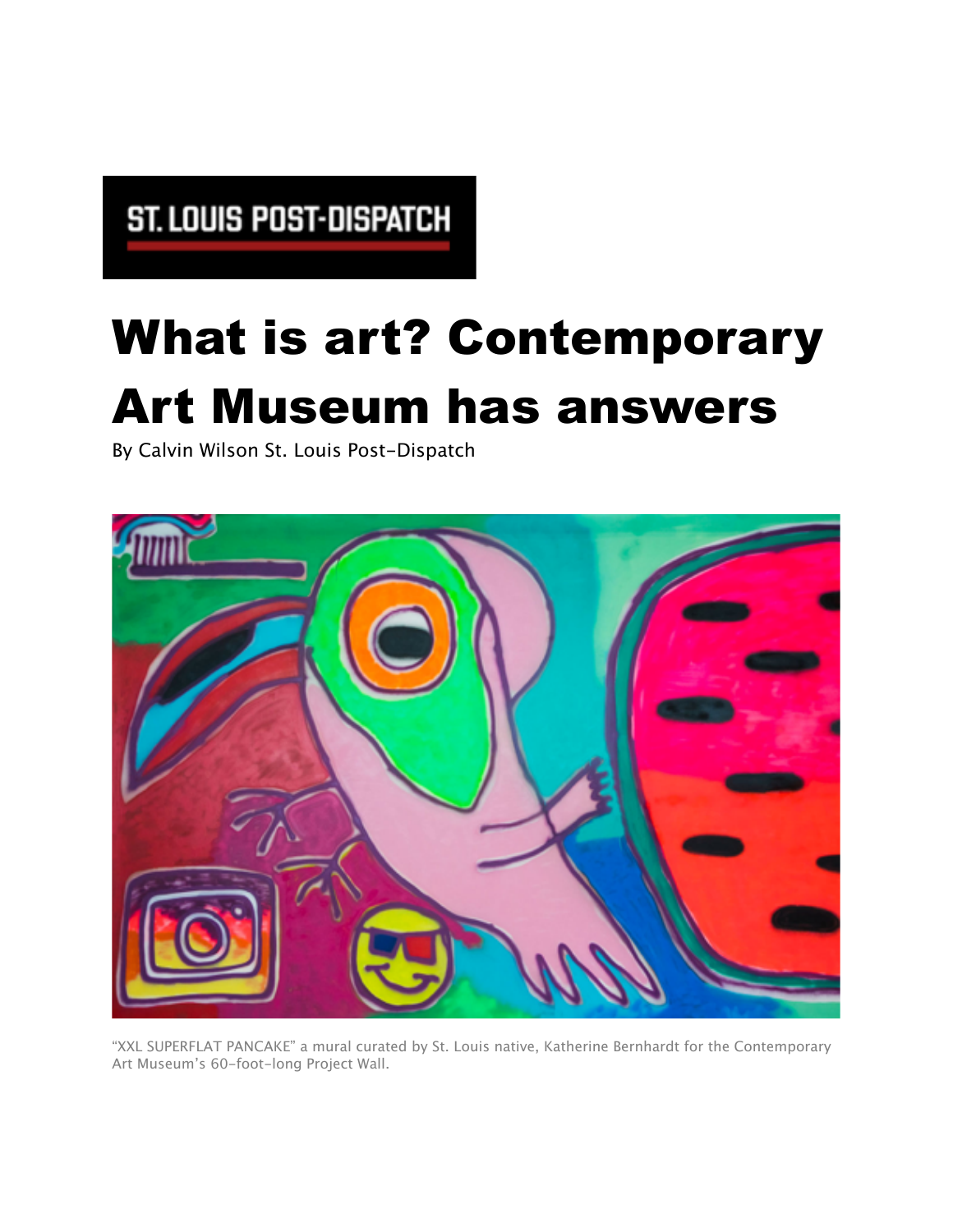What is this thing called art? The question has been posed countless times, only to elicit answers that inevitably come down to individual taste. What viewers take away from an artwork depends, to a large and often unacknowledged extent, on who they happen to be.

So it's not a stretch to suggest that each of the current exhibitions at the Contemporary Art Museum St. Louis is likely to have its admirers. Works by photographers Deana Lawson and Louis Cameron and painters Katherine Bernhardt and Nicola Tyson are on view through April 16. The Lawson, Tyson and Bernhardt exhibitions are on display in the Main Gallery; Cameron's photographs are featured in the Front Room.



"Oath" (2013) by Deana Lawson. Inkjet print, mounted on Sintra, 40 x 50 inches. Courtesy of the artist and Rhona Hofman Gallery, Chicago.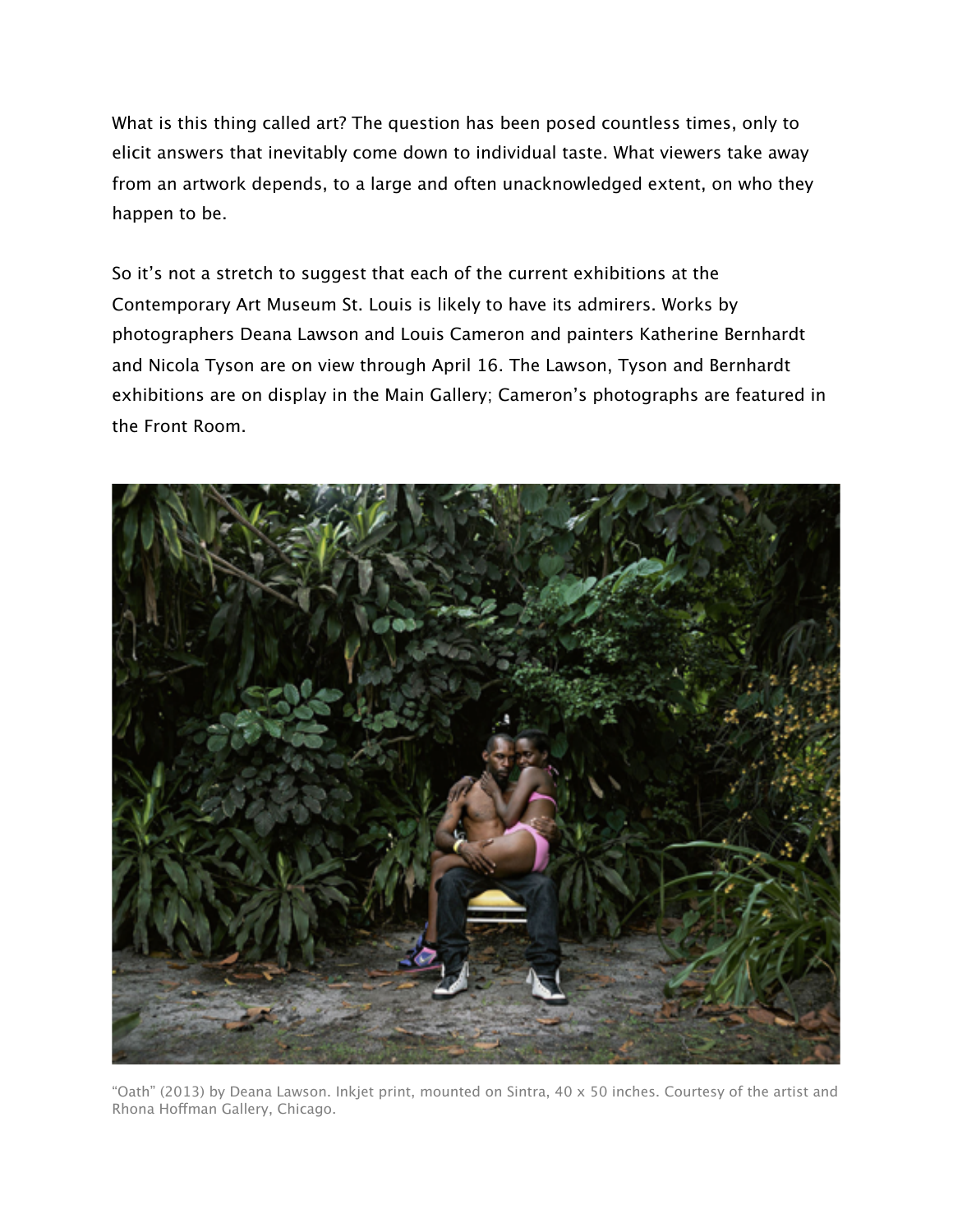Lawson, who is based in Brooklyn and whom ArtNews has called "one of today's most thrilling emerging photographers," creates images that capture the essence of their African-American subjects  $-$  or at the very least, a version of that essence that comes across as uncannily right.

"Cortez" depicts a young tattooed man straddling the roof of an automobile. "Jouvert, Flatbush, Brooklyn," a portrait of a party scene, is reminiscent of painter Ernie Barnes' "Sugar Shack" — which was adapted for the cover of Marvin Gaye's 1976 album "I Want You."

The New York-based Tyson, who was born in London, takes a playful approach in her paintings and drawings. The selfexplanatory and vividly surreal "Figure With Pigeon" sidesteps the horrific to arrive at the comical — both the person and the bird would likely test the limits of facial recognition technology.

St. Louis native Bernhardt is represented by "XXL SUPERFLAT PANCAKE," a mural created for the museum's 60-foot-long Project Wall. The piece, which incorporates images ranging from a toucan to a brand-name battery, reflects the influence of graffiti artists such as Keith Haring.

"Actually, when I was making (the mural), I was thinking of him a lot," Bernhardt says. "He painted everywhere and on anything. His painting was fast, and I'm kind of like that, too."

Cameron employed up-to-the-minute technology  $-$  a  $cellphone$  — in coming up with the photographic images in his intriguingly ethereal "Clouds" series. The Berlin-based photographer is also a contributor to, and curator of, "The Poster Project presents." Positioned across the lobby from



"In The Garden" (2014) by Nicola Tyson. Acrylic on linen, mounted in frame. 85 x 72 inches. Courtesy of the artist and Susan Vielmetter Los Angeles Projects.



"Clouds #2" (2016) by Louis Cameron. Archival inkjet print on paper, 39 3/8 x 29 1/2 inches. Photo courtesy of the artist.